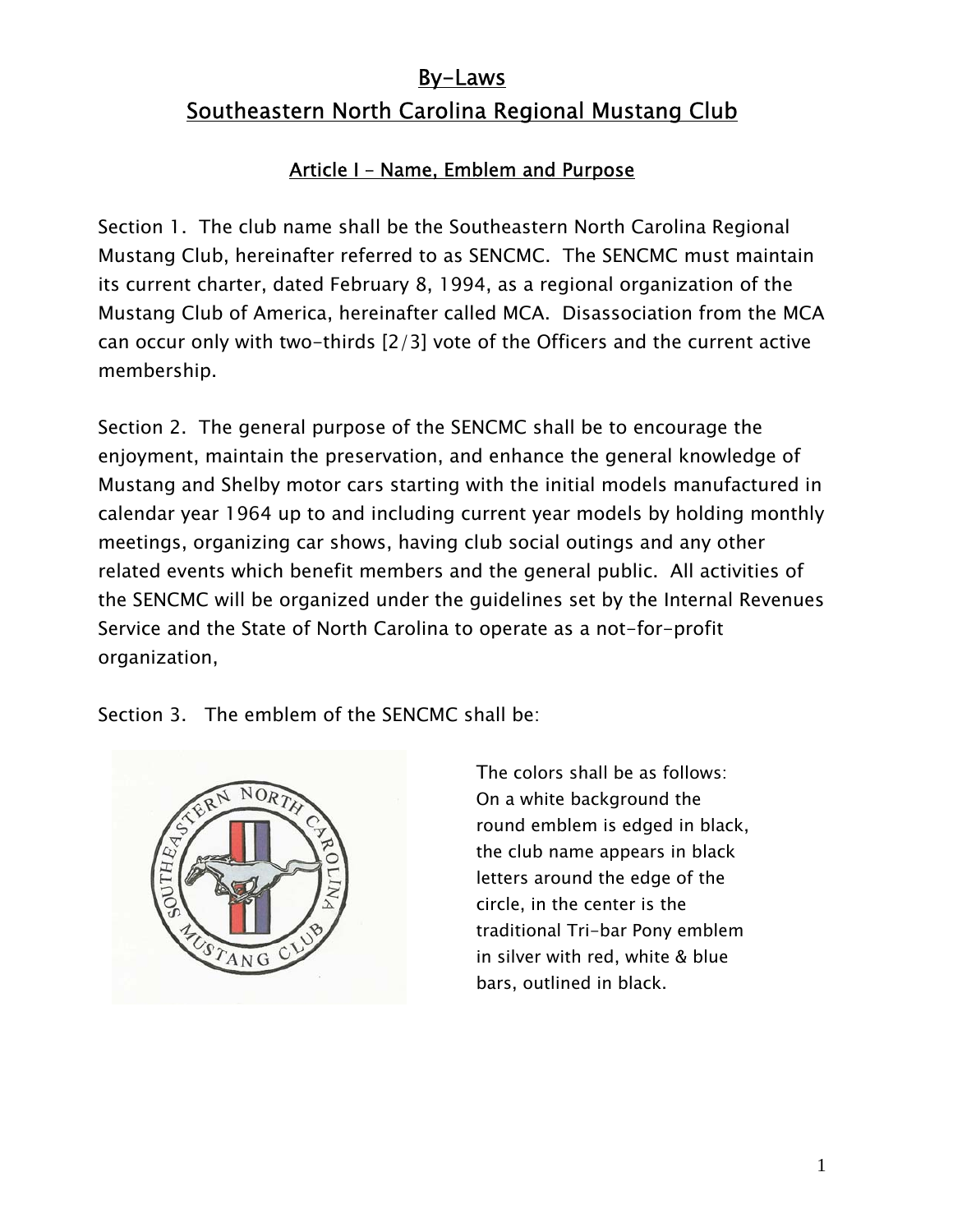#### Article II – Members & Dues

Section 1. Any person of good conduct and character who expresses an interest in the SENCMC and is willing to pay dues to promote the general purpose of the SENCMC shall be considered a member with the payment of the proper dues. One does not need to own a car of any kind or a Mustang of any style to be considered for membership. The registered family member of the SENCMC is encouraged to maintain current membership in the MCA. Each MCA member may be required to submit proof of MCA membership to the Membership Chairman when requested.

Section 2. Maintaining current status as a member entitles each paid membership to one [1] vote for member and one [1] vote for their spouse. The immediate family of any dues paying member, including al children under the age of eighteen [18], are entitled to all the rights and privileges of the registered member.

An active member will be defined as a member who attends at least 50% of the general meetings and activities.

Section 3. Local membership dues shall be established by a two-third [2/3] vote of the Officers and shall be reviewed on a yearly basis. New member dues shall not be pro-rated. The membership year runs from January through December.

Section 4. Membership may be terminated for any of the following reasons:

 A. Annual local membership dues remain unpaid for more than 30 days after the Membership Chairperson provides a final notice to the delinquent member.

 B. The member is delinquent in paying MCA dues and refuses to provide the Membership Chairperson with the current MCA membership number & expiration date.

 C. The Officers shall have summary powers by a majority vote to suspend or expel and terminate the membership of any member for conduct which in their opinion disturbs the order, dignity, business or prosperity of the organization. The proceedings of the Officers in such matters shall be final and conclusive. After the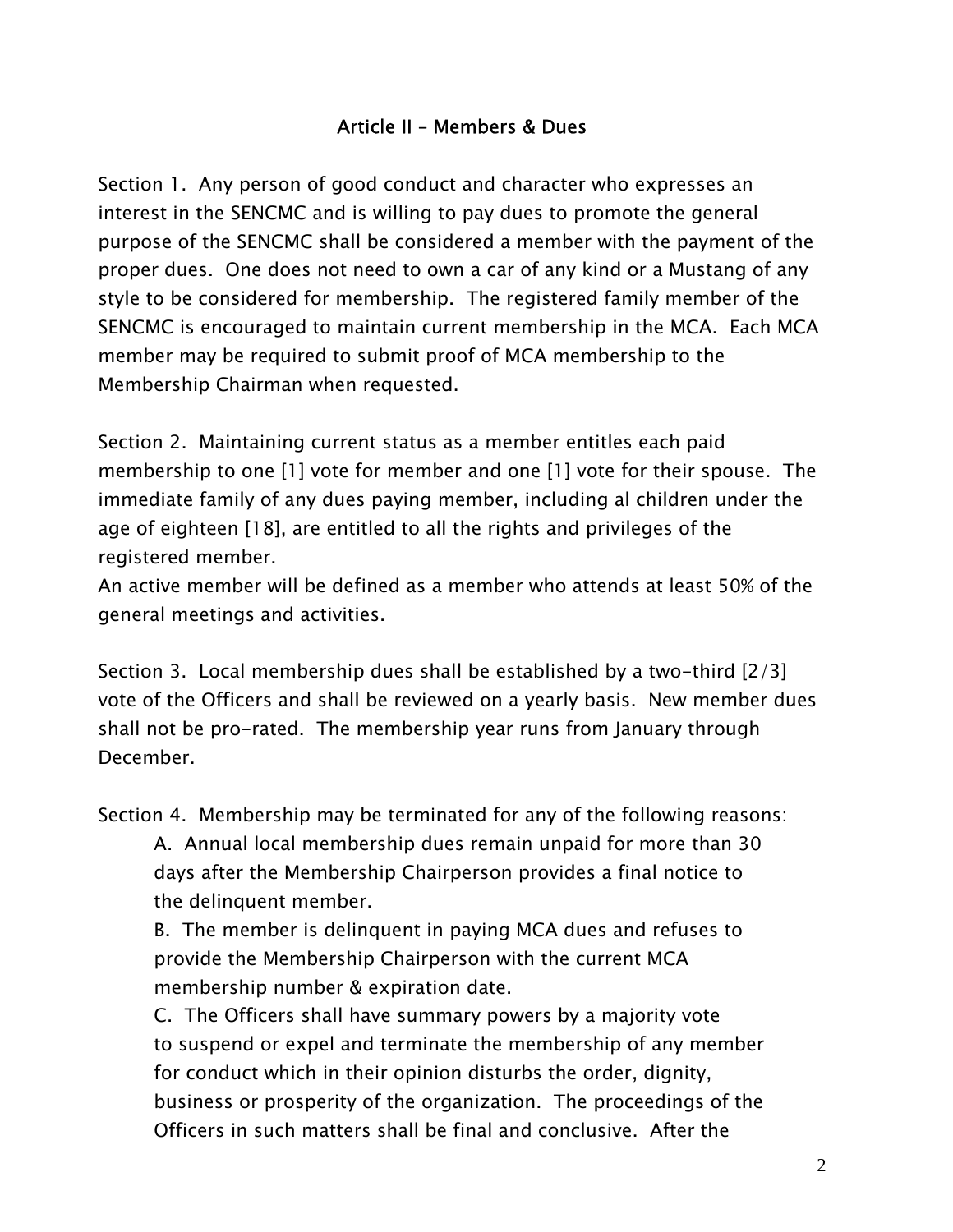expiration of the time set forth in any suspension by the Officers, the suspended member may petition for reinstatement. A three fourths [3/4] affirmative vote of the Officers shall be required to affirm such reinstatement.

 D. Upon resignation, suspension or expulsion of a member his/her rights and privileges as a member of the club shall cease.

 E. No dues will be refunded to any member that resigns, is suspended or expelled from the club.

Section 5. The general meeting of the SENCMC shall be held on the second Sunday of each month at 4:00PM at a location established by the Officers and the membership and as set forth in the club's monthly Newsletter.

#### Article III – Officers

Section 1. The SENCMC shall be governed by the Officers that shall consist of the President, Vice President, Secretary, Treasurer and immediate Past *President.* The Regional Director shall be a voting member only when there is not a Past President. All Officers shall be elected by the general membership and serve a term of two [2] years. Officers are limited to two consecutive terms. If in the case where no member wished to run for an available Officer position, the then Officers can vote to suspend the by-laws and allow the individual to continue in his/her position.

Section 2. A vacancy for any reason shall be filled by a nomination and election by the membership at a regular meeting. Such member so elected shall hold the position of Officer only for the term of the person he/she replaces.

Section 3. A Nominating Committee shall be formed by the President in September to present a Slate of Nominations to the membership at the regular October meeting. Nominees for any office except Treasurer must have been an active member for no less than one [1] year. Nominee for Treasurer must have been an active member for no less than three [3] years. At the October meeting, the President shall call for nominations from the floor for all open elected offices. Only active members who have agreed in advance to serve may be nominated from the floor. Any nominations from the floor receiving a second must be included on the ballot prepared by the Secretary. All voting will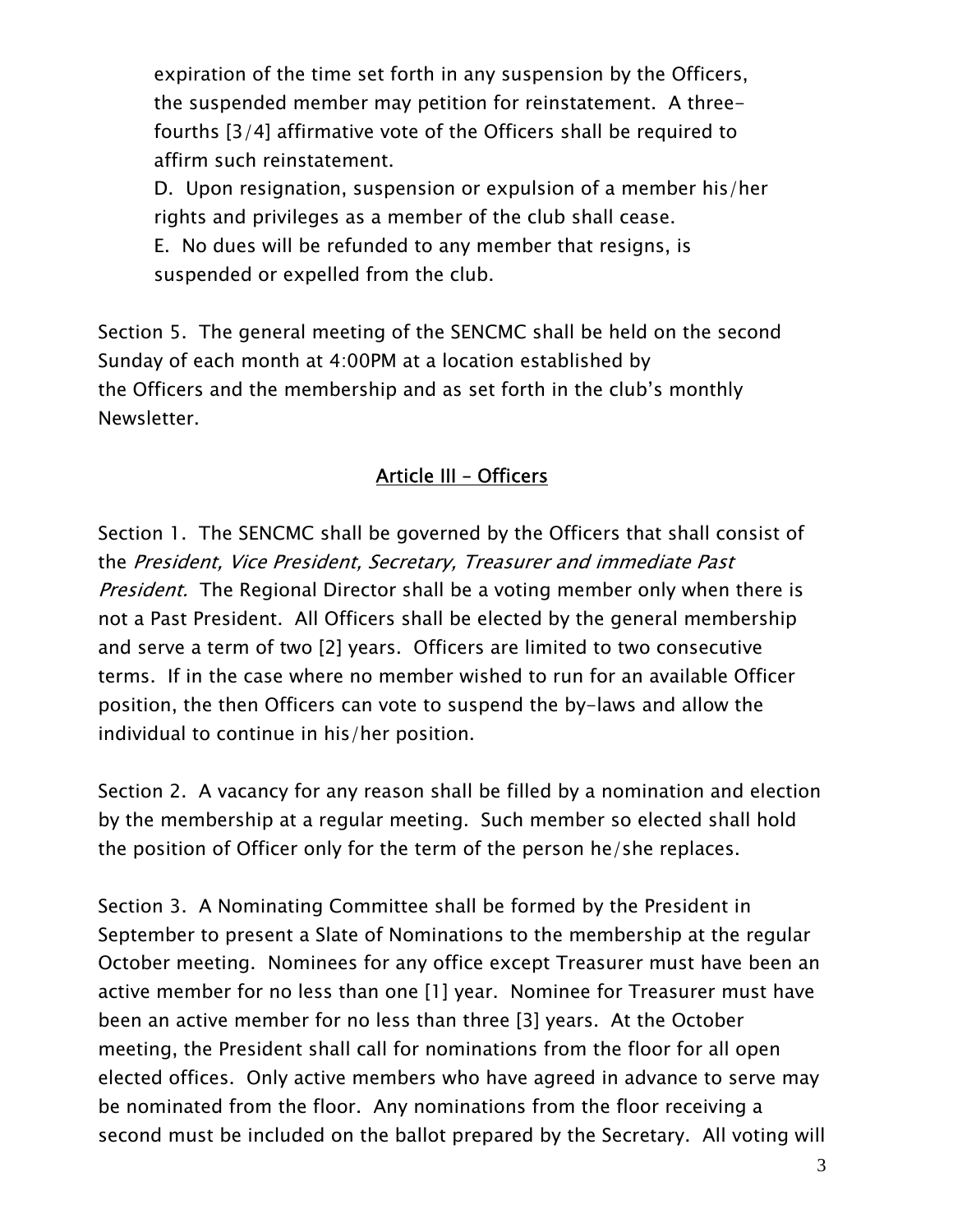be done at the November meeting with voter names checked off a then current Membership List. Absentee ballots with membership numbers affixed will be available from the Secretary in advance of the November meeting. These ballots must be returned to the Secretary with a postmark not later than five [5] days prior to the November meeting. Any ballots received after the November meeting will be considered null and void. The newly elected Officers will be announced at the December meeting as well as the next available issue of the Newsletter and will take office on January 1 of the following year.

Section 4. Meetings of the Officers will be held when and as required for conducting club business or at the request of two or more Officers.

## Article IV – Duties & Responsibilities of Officers

Section 1. The *President* shall be the Chief Executive Officer of the SENCMC and shall have general supervision, direction, and control of the business affairs of the SENCMC. The *President* shall preside at all general and Officers meetings. The President shall be empowered to appoint active members to chair events sponsored by the Club and to other positions as may be required from time to time to insure smooth operation of the SENCMC. Those appointees have the responsibility to attend Officer Meetings when requested to do so. The President and one other officer shall sign all contracts and other documents in writing. The President will provide an Agenda of each meeting to the other Officers at such meetings.

Section 2. The *Vice President* shall perform the duties of the President in his/her absence and any other function delegated to him/her by the President.

Section 3. The *Secretary* shall attend all general and Officers meetings, record the minutes of these sessions, keep or cause to be kept attendance sheets of each meeting, give notice of all meetings to members as appropriate through the newsletter, and maintain control of all valuable papers such as the Club MCA Charter, the minute book and shall be at all times subject to the control of the Officers. In the absence of the *Secretary* at any meeting, the presiding officer shall appoint a *Secretary Pro-tempore.* 

Section 4. The *Treasurer* shall keep a correct accounting of the SENCMC financial transactions. He/she shall deposit all monies and other assets of the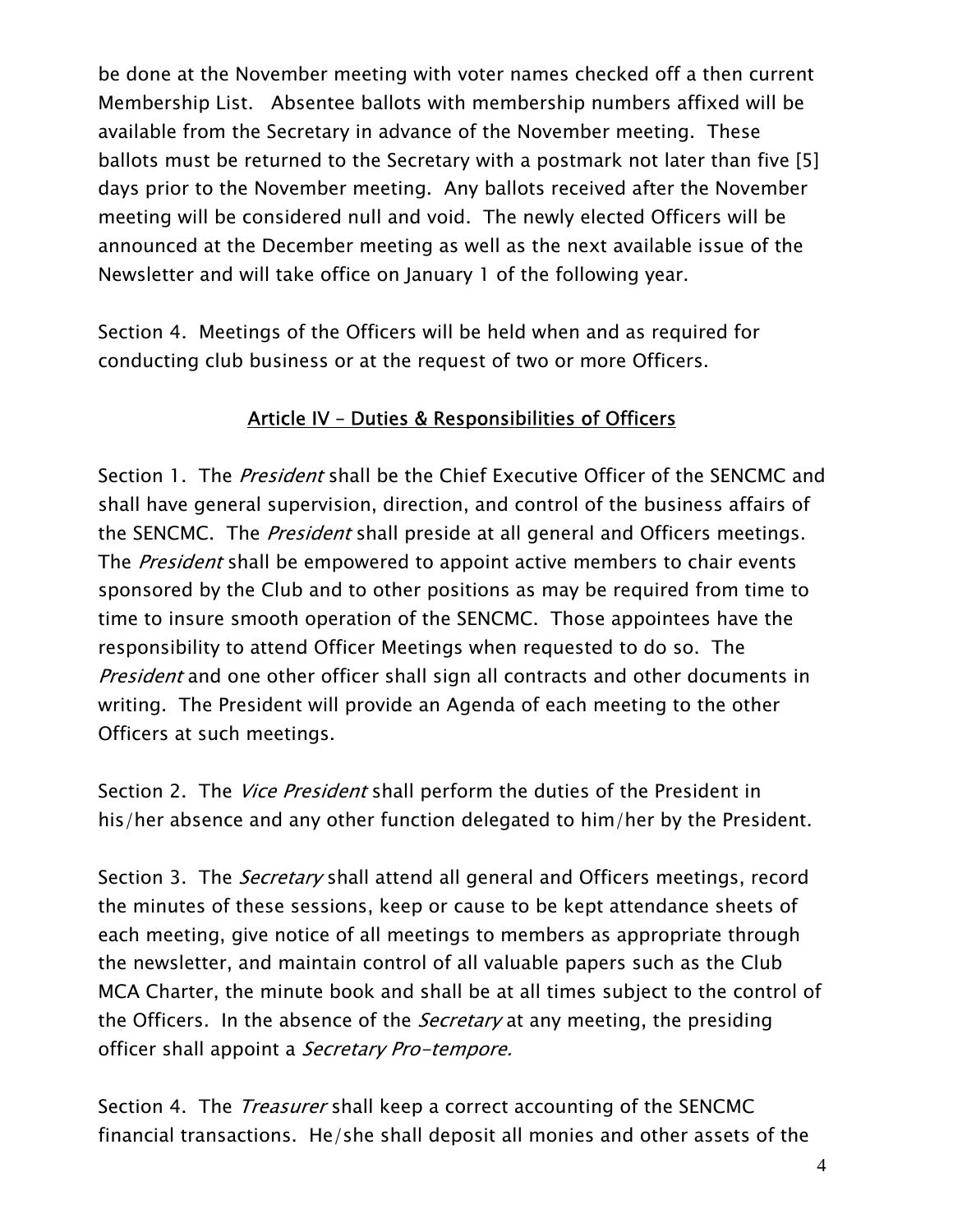SENCMC in depositories as may be designated by the Officers. He/she shall disburse the funds of the SENCMC as may from time to time be ordered by the Officers and shall render to the President and Officers as accounting of the assets and liabilities of the club when they request

such information. Only the President and the *Treasurer* will be authorized to sign checks on the club account. No obligation, debt or other liabilities shall be incurred by the *Treasurer* without specific approval of the President and/or Officers. Any expenditure in excess of \$200.00 requires approval of the Officers with a simple majority vote. The fiscal year will be the calendar year. The Officers will appoint an Audit Committee whenever the *Treasurer* changes or at the discretion of the Officers for the purpose of examination of the books and records of the SENCMC. Additionally, the *Treasurer* shall perform the function of Membership Chairman. This shall include signing up new members, collecting annual dues and maintaining and publishing the Membership Roster. The Membership Chairman shall provide to MCA such membership information as they may require.

Section 5. The immediate Past President shall continue as an Officer until the next change in the Presidency takes place. The *Past President* shall fulfill the position of President and/or Vice President in the event of their absence from club meetings or events.

Section 6. The MCA Regional Director, who will be appointed by the Officers by a simple majority vote, shall report directly to the President and shall regularly advise the SENCMC membership of all matters related to the MCA and their activities. He/she shall be in contact with the MCA and will be responsible for MCA correspondence concerning SENCMC.

Section 7. The Officers, as a group, shall set policies of the SENCMC, maintain membership standards and control all assets such as bank accounts, inventories and other property of the SENCMC. The Officers shall have the power to incur indebtedness, with the terms and amount entered in the Officers minutes and reported to the members in the newsletter and at the next general meeting. Any note or obligation of indebtedness officially signed for by the President and one other officer will be binding on the SENCMC. All matters voted on by the Officers will require a majority vote except as noted in the By-Laws. At least three [3]